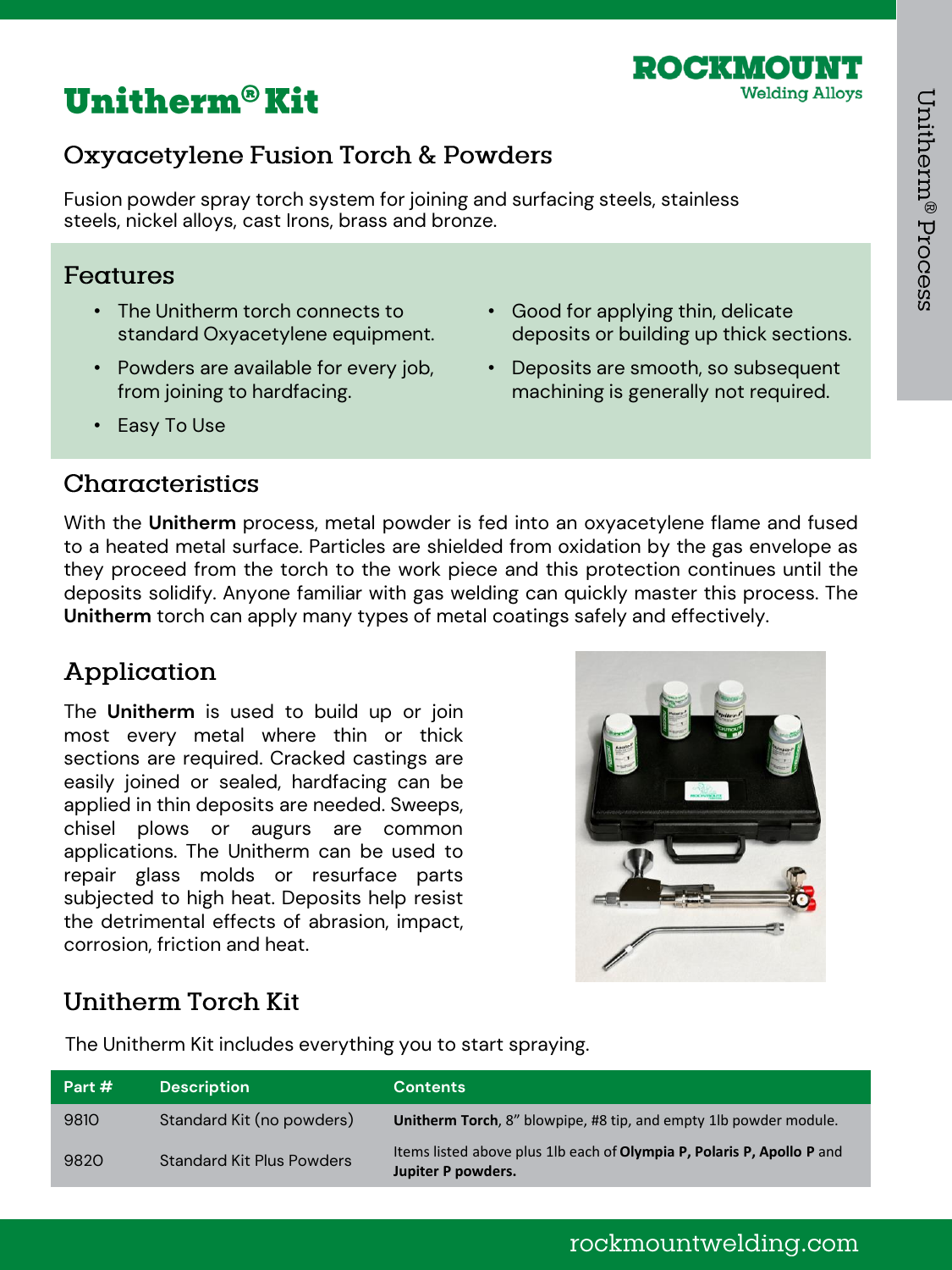



## Powder - Gas

For fusion spray applications on steels, stainless, cast iron and nickel alloys. For thin hard overlays.

#### Features

- Tungsten Carbide Particles
- Nickel Base
- No Softening After High **Temperature**
- Good Corrosion Resistance
- Hardness  $58 65$  RC
- Excellent Wetting Action
- Good Edge Retention

• Smooth Deposits

## Characteristics

**Olympia P** is the most effective powder for combating wear caused by abrasion such as cement, sand and gravel. This product gains its superior wear resistance from pure tungsten carbide particles held firmly in place in a nickel base matrix.

## Applications

Uses for **Olympia P** include the following:

- Muller Plows
- Pug Mill Knives
- Pulverizing Plows
- Augers
- Sand Mixers
- Screw Conveyors
- Cutting Bits
- Drill Bits
- Drill Collars
- Harrows
- Fly Ash Chutes
- Mill Plows
- Coal Feeder Screws
- Clam Shell Lips
- 

# Technical

For thin overlays preheat area to a blue color and pre-spray alloy evenly with torch, 2" from work. Follow with torch only and reheat area, watching to see metal "wet out". Additional material is sprayed on in the conventional manner, make certain previous thin pass is liquified.

Use copper or carbon strips to mask areas not to be coated. Avoid excessive heating. Adjust flame to neutral with powder feed level depressed.

• Cane Knives **Can be used with any compatible hot spray torch.**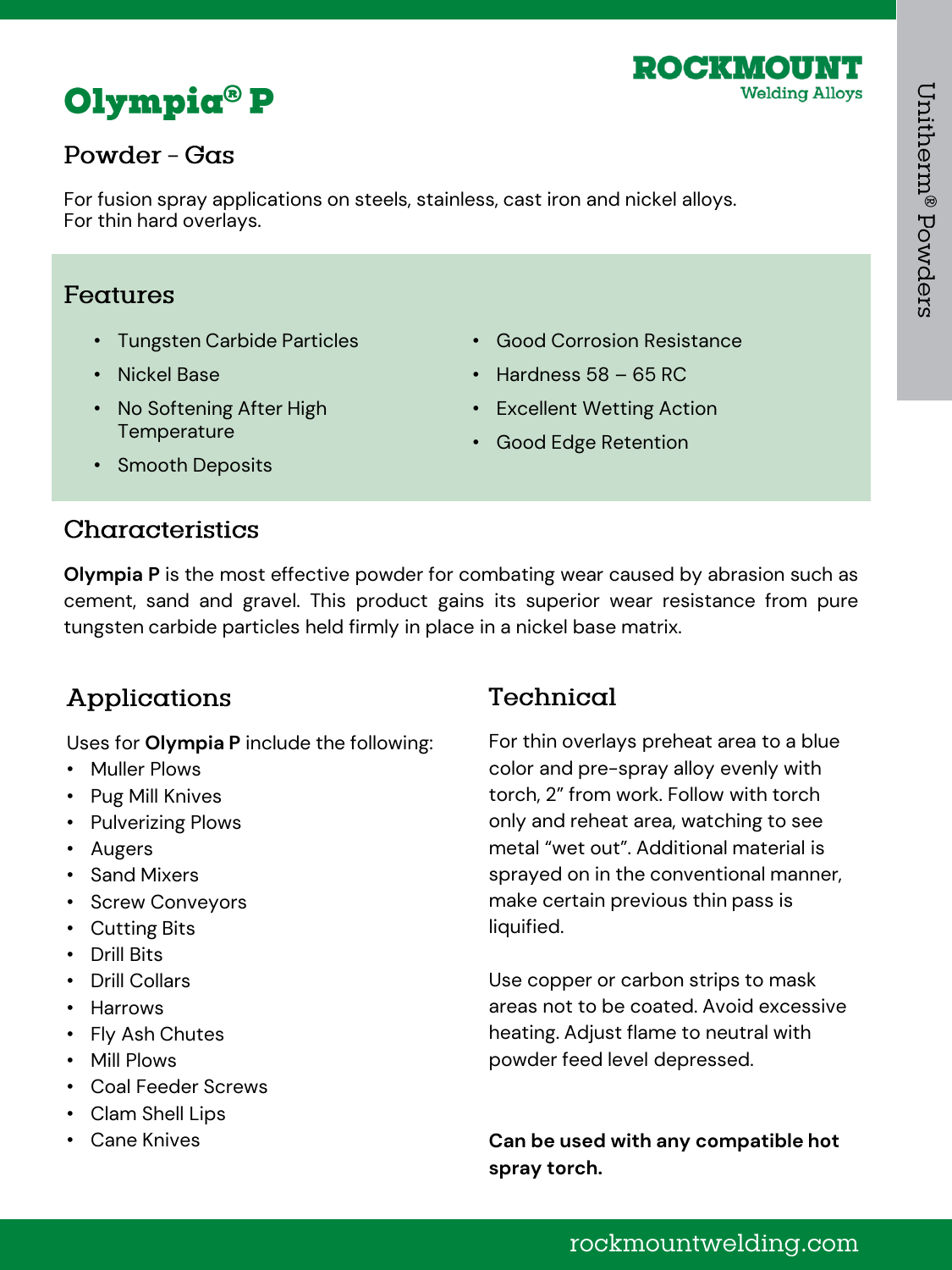



#### Powder - Gas

For fusion spray applications on copper and all copper alloys. To join, clad and steel.

#### Features

- Tensile Strength 43,000psi
- Hardness 57 Rb
- Good Corrosion Resistance
- Low Friction Surface
- Good Electrical Conductivity
- Highly Ductile

• Excellent Machinability

## Characteristics

**Venus P** is a copper based alloy developed for flame spray applications on copper, brass and bronze. This material is easy to apply in thin or heavy layers and the resultant deposits are easily machined. **Venus P** is not recommended for use on ferrous metals.

# Applications

Uses for **Venus P** include the following:

- Molds
- Impellers
- Brushings
- Journals
- Pumps
- Heating & Refrigeration Equipment: Condensers, Compressors & Coils and Filters
- Electrical Equipment: Bus Bars, Breakers and Contacts

# Technical

For thin overlays preheat area to a blue color and pre-spray alloy evenly. Follow with torch only and "wet out" previous deposit. Additional powder may be applied in conventional manner. Flame should be adjusted to neutral with powder feed lever depressed. Avoid excessive heating. Use copper or carbon strips to mask area not to be overlaid.

Use copper or carbon strips to mask areas not to be coated. Avoid excessive heating. Adjust flame to neutral with powder feed level depressed.

**Can be used with any compatible hot spray torch.**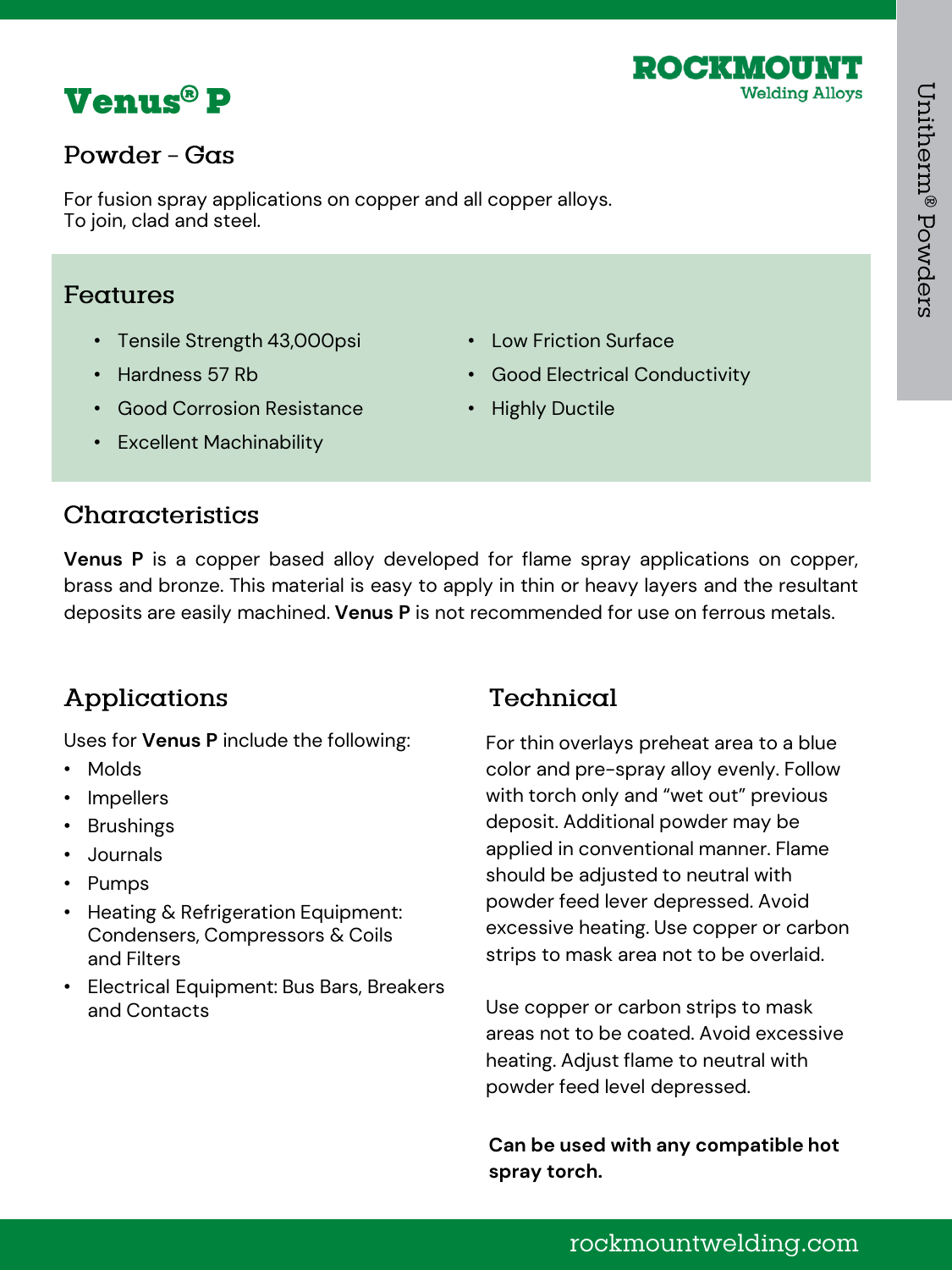



#### Powder - Gas

For fusion spray applications on steels, nickel alloys, stainless, and cast iron. For joining, cladding and sealing.

#### Features

- For Thin Or Thick Overlays
- Excellent Machinability
- Impact Resistance
- Nickel Base
- Excellent Hard Face Cushion
- Excellent Weldability

• Hardness 10 – 15 RC

## Characteristics

**Jupiter P** has a wide range of applications. Deposits may be applied with precision as thin as 0.004". Deposits are easy to machine.

# Applications

Uses for **Jupiter P** include the following:

- Sealing cracks on cast-iron housings
- Build-up worn areas of all types
- Brushings
- Journals
- Pumps
- Water Jackets

# Technical

For thin overlays preheat area to a blue color and pre-spray alloy evenly. Follow with torch only and "wet out" previous deposit. Additional powder may be applied in conventional manner.

Flame should be adjusted to neutral with powder feed lever depressed. Avoid excessive heating.

For best machinability on cast iron, remove all small projects that may melt from flame heat.

**Can be used with any compatible hot spray torch.**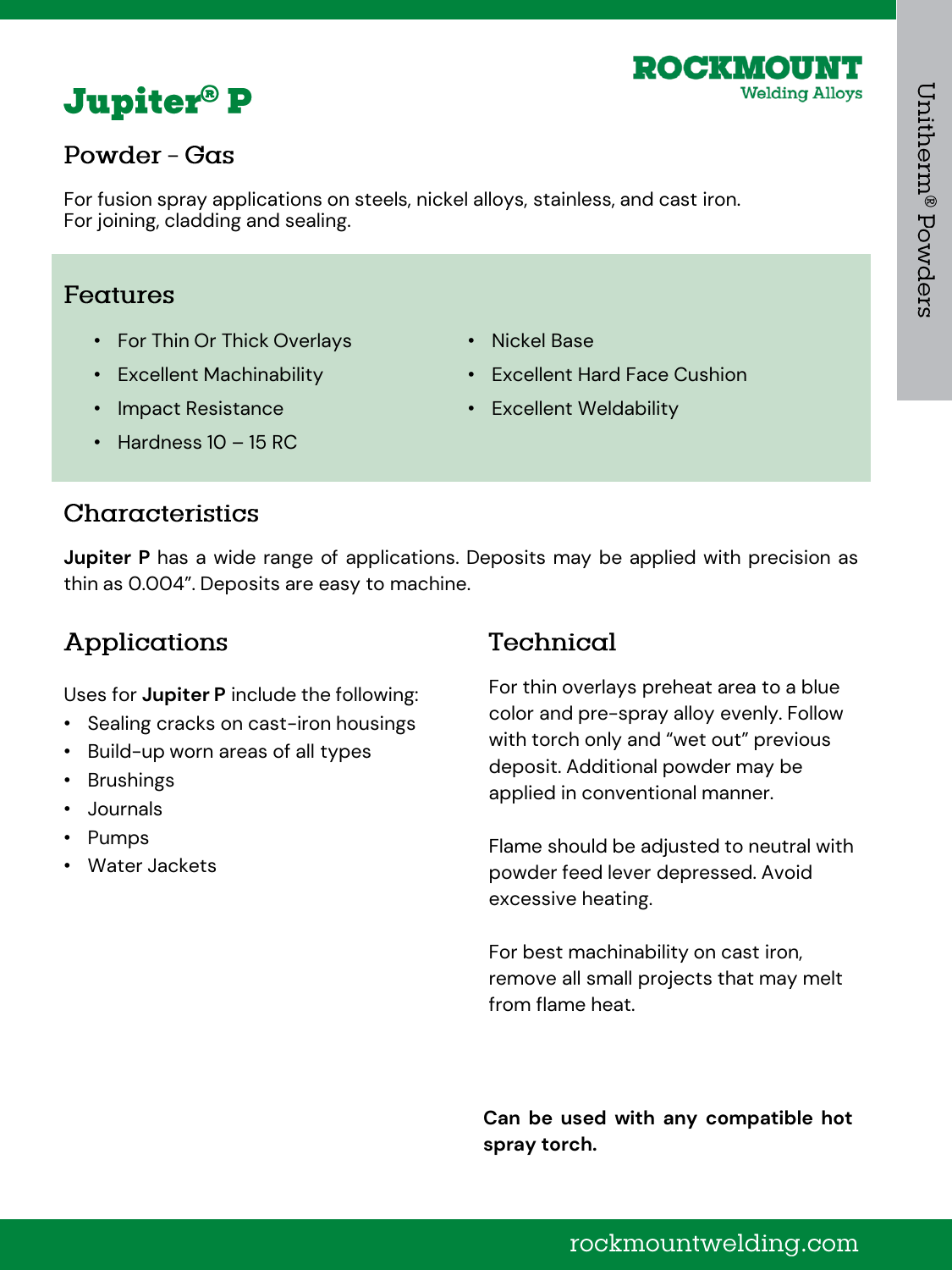



## Spray Powder - Gas

For fusion spray applications on steels, stainless, cast iron and nickel alloys. For thin overlays or buildup.

#### Features

- For Thin Or Thick Overlays
- Hardness  $35 42$  RC
- Superior Toughness
- Machine With Carbide Tools
- Corrosion Resistant • Nickel Base
- Moderate Impact Resistance
- Abrasion Resistant

## Characteristics

**Polaris P** has been developed to provide good abrasive wear resistance along with impact resistance. Deposits may be applied thin, or they may be built up to replace metal in areas of heavy wear.

Deposits of **Polaris P** are also resistant to heat scaling and corrosion due to steam, sea water and a variety of chemical compounds.

## Technical

For thin overlays preheat area to a blue color and pre-spray alloy evenly. Follow with torch only and "wet out" previous deposit. Additional powder may be applied in conventional manner. Flame should be adjusted to neutral with powder feed lever depressed. Avoid excessive heating. Use copper or carbon strips to mask area not to be overlaid.

Use copper or carbon strips to mask areas not to be coated. Avoid excessive heating. Adjust flame to neutral with powder feed level depressed.

## Applications

**Polaris P** applications would include:

- Tools
- Dies
- Molds
- Pump Parts
- Shafts
- Bearing Surfaces

**Can be used with any compatible hot spray torch.**